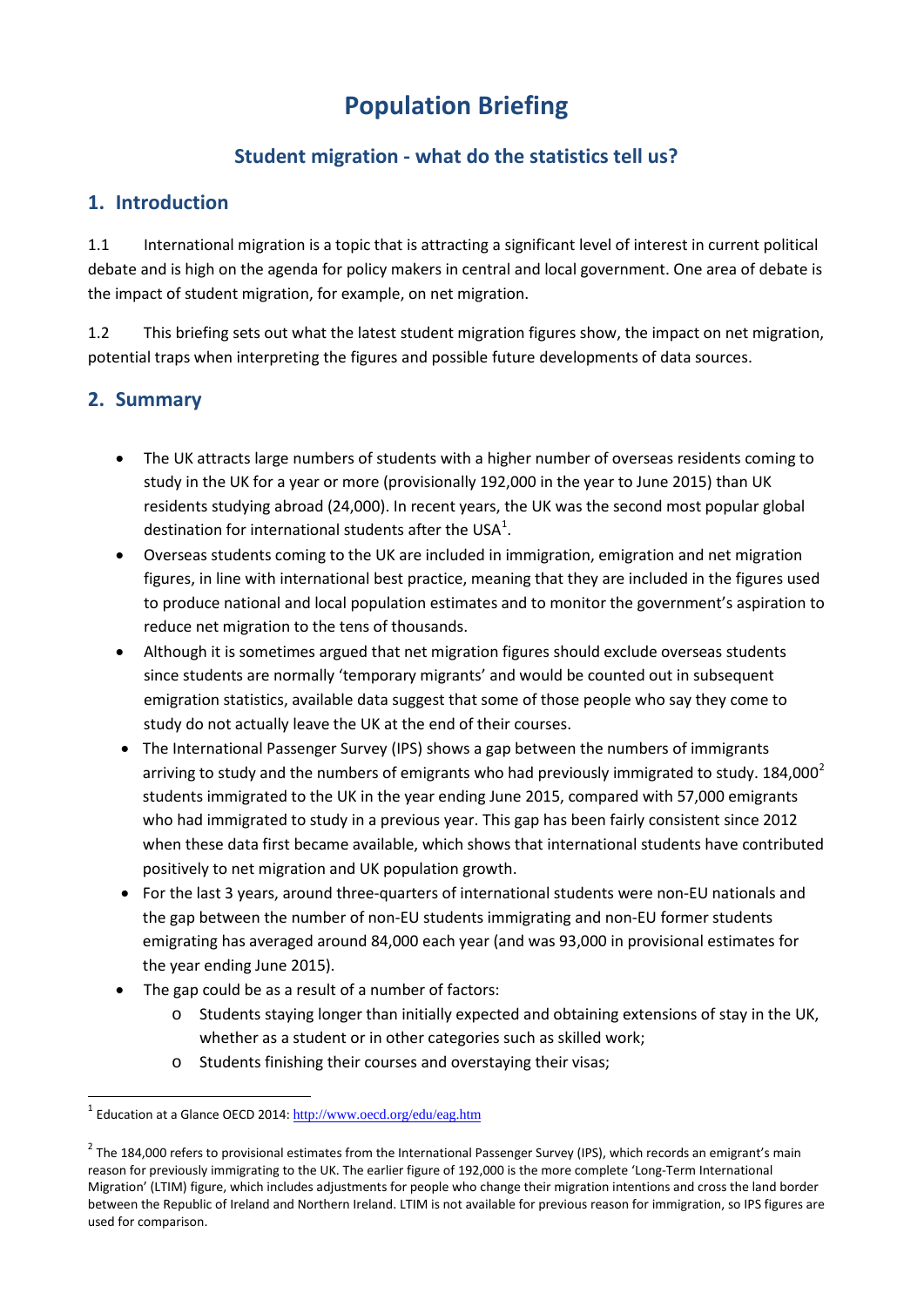o The IPS not completely recording student flows, either due to sampling or non-sampling errors (such as not responding to the survey or responding incorrectly).

 in this area have limitations and would benefit from the greater use of administrative data, including the There are some data sources that provide information to address these possible causes but the statistics linking of data sources. There may also be a case for changes to administrative systems so that they can provide a clearer picture.

### **3. Latest figures**



#### **Figure 1: Long-Term International Migration (LTIM) for formal study, 1991 to 2014, UK**

Source: ONS

 Note: The above shows calendar years only, however the latest available figures are provisional estimates for the year ending (YE) June 2015 that show 192,000 immigrated for study, 24,000 emigrated for study and 57,000 emigrated who had immigrated for study in previous years.

### **Immigration for study in the UK has increased over the last two decades**

3.1 During the 1990s, immigration for study by long-term migrants (those who stay for a year or more) was between 40,000 and 90,000.

 in 2014 and in the year ending June 2015 was 192,000 (provisional estimate). These patterns are consistent with the trends shown in the Home Office visa and Higher Education system data, once the different coverage of those statistics is taken into account (Section 6). The fall in immigration from 2011 3.2 Since the early 2000s, long-term immigration for study steadily increased, reaching a peak of 238,000 in 2010. Since then, immigration for study has fallen but has recently increased again to 191,000 has been concentrated in the Further Education sector as a result of tighter immigration rules, particularly those in relation to ensuring compliance by sponsors.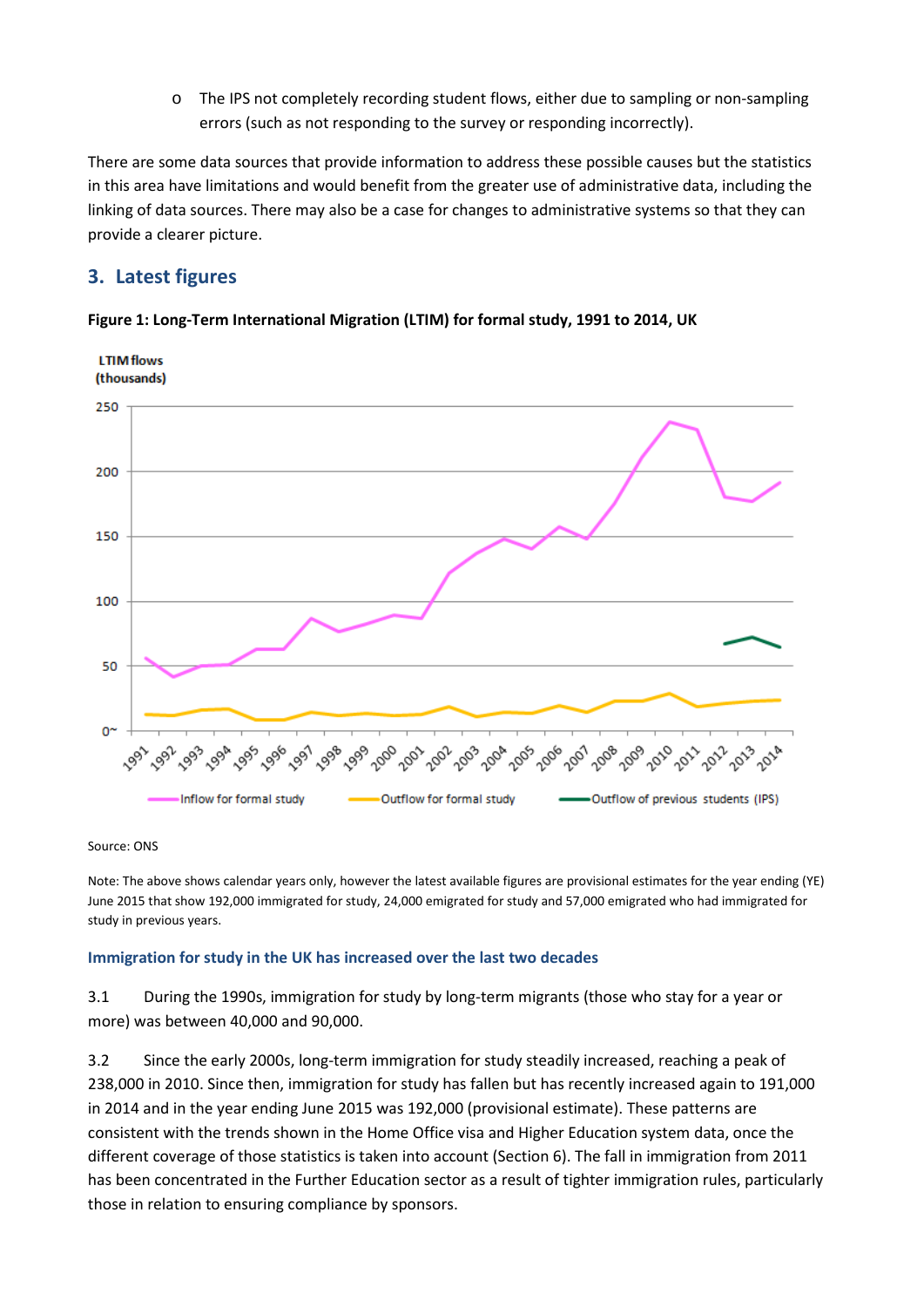3.3 These changes mean that currently almost three-quarters of international students are non-EU nationals and of these over 80% arrive for Higher Education (HE). Provisional IPS data show that in the year ending June 2015, 131,000 non-EU nationals, 47,000 EU nationals and 7,000 British nationals immigrated to study. Visa statistics show that most non-EU student immigrants now arrive for HE rather than Further Education (FE). In the same period, 167,425 visas were granted for HE and 17,172 were granted for FE. The rest of the visas were granted for independent schools and English language schools.

students and an increase in East Asian (including Chinese) students.<sup>[3](#page-2-0)</sup> 3.4 Home Office visa data and the IPS long-term immigration estimates for student migration show broadly similar trends overall (see Section 6). There has been a decline in South Asian (including Indian)

# **4. Impact of students on net migration**

 groups of people - non-UK residents coming to the UK to study and (mainly) UK residents moving abroad to study. There will be some immigrants who come to the UK to study for a year or more and then and subsequently leave will do so for another purpose, such as to work. 4.1 It is important to note that in any year, student immigrants and student emigrants will be discrete subsequently leave to study abroad but these are a small number - most of those who immigrate to study

Latest provisional estimates show that in the year ending June 2015 for all nationalities:



 4.2 Total net migration figures include all people who intend to migrate for 12 months or longer. This is based on the UN definition<sup>[4](#page-2-1)</sup> of long-term migration, which is widely accepted and used internationally.

 remain in the UK beyond their term of study. If all student migrants leave after completing their studies more should be counted as an immigrant on entry and as an emigrant on exit with a net long-term change in population size of zero. Any more permanent impact of student migration on overall net migration figures therefore largely relates to the extent to which those coming to the UK to study stay beyond their 4.3 The impact of overseas students on overall net migration will be affected by how many students then removing them from the net migration figures would, over the long-term, have no overall impact on long-term net migration figures. This is because each migrant coming to the UK to study for a year or course length for additional years. If all students coming for a year or more stayed permanently and none

 $\overline{a}$ 

<span id="page-2-0"></span> $3$  The number of study visas issued (excluding student visitors) to Indian nationals fell from a peak of 68,238 in the year ending June 2010 to 11,864 exactly 5 years later, whereas the number of visas to study issued to Chinese nationals rose from 39,695 to 68,294 over the same period. Latest figures are available at [https://www.gov.uk/government/publications/immigration-statistics](https://www.gov.uk/government/publications/immigration-statistics-july-to-september-2015/study)[july-to-september-2015/study. 4](https://www.gov.uk/government/publications/immigration-statistics-july-to-september-2015/study) [http://unstats.un.org/unsd/publication/SeriesM/SeriesM\\_58rev1e.pdf \(](http://unstats.un.org/unsd/publication/SeriesM/SeriesM_58rev1e.pdf)page 18)

<span id="page-2-1"></span>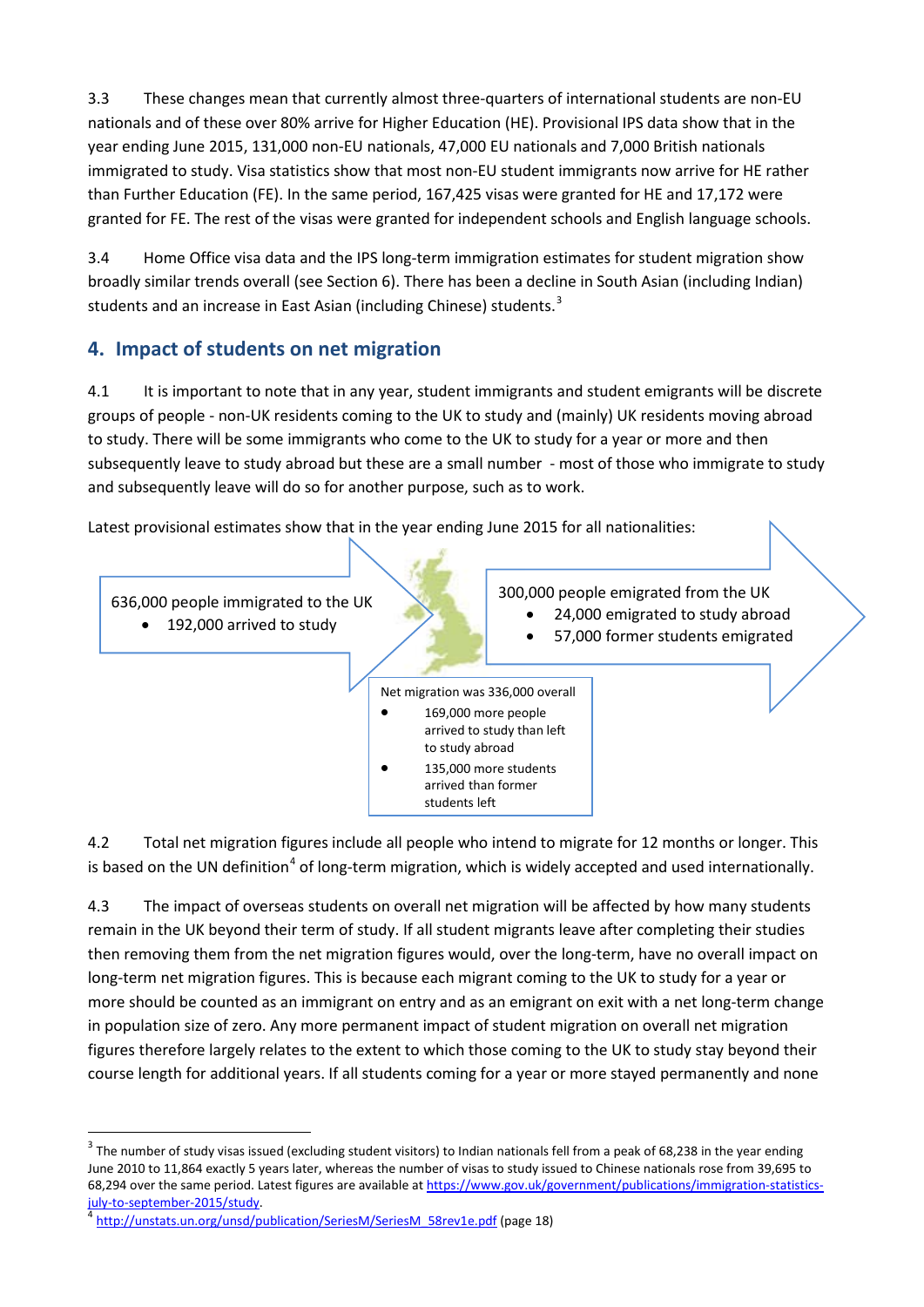left then the UK would experience an annual increase in population equal to the number of students who arrive.

 $4.4$  (reflecting the lower number of previous years' arrivals). If student migration were to decline, the opposite will be true and the net impact would be negative for a period. When student migration to the UK is in a period of growth, as it generally has been in the UK since the 1990s, then student numbers will also make a positive contribution to net migration during that period because the numbers arriving in any year will tend to be larger than the numbers leaving

# **5. The gap between numbers of students immigrating and former students emigrating**

5.1 After immigrating to study and completing their initial studies, there are 3 main outcomes for students:

- (i) They emigrate;
- (ii) They remain in the UK legally. For non-EU students, this means they will have obtained an extension to their visa for study or another purpose (such as to work or marry). It is expected that they will emigrate at some point unless given further leave to remain or allowed to settle permanently;
- (iii) They overstay their visa and remain in the UK illegally (non-EU).

### **Emigration of former students**

 $5.2$  question was to estimate how many emigrants had previously arrived to study in the UK. Table 1 shows the latest provisional data for the year ending June 2015 and comparisons for the previous 2 years. In 2012, a new question was introduced to the International Passenger Survey. The aim of this

| Table 1: IPS estimates of emigration flows for those whose former reason for immigration was study, by |
|--------------------------------------------------------------------------------------------------------|
| nationality, UK                                                                                        |

| Year ending             | Total                 | <b>EU Nationals</b>  | <b>Non-EU Nationals</b> |
|-------------------------|-----------------------|----------------------|-------------------------|
| <b>June 2013</b>        | $70,000 (+/- 10,000)$ | $16,000 (+/- 7,000)$ | $50,000 (+/- 6,000)$    |
| <b>June 2014</b>        | 72,000 (+/- 11,000)   | $18,000 (+/- 9,000)$ | $51,000 (+/- 6,000)$    |
| June 2015 (provisional) | $57,000 (+/- 8,000)$  | $16,000 (+/- 5,000)$ | $38,000 (+/- 5,000)$    |

Source: ONS

Note: Figures in brackets show the 95% confidence interval for each estimate. Please see our [International Statistics First Time](http://www.ons.gov.uk/ons/guide-method/method-quality/specific/population-and-migration/international-migration-methodology/international-migration-statistics-first-time-user-guide--pdf-.pdf) [User Guide f](http://www.ons.gov.uk/ons/guide-method/method-quality/specific/population-and-migration/international-migration-methodology/international-migration-statistics-first-time-user-guide--pdf-.pdf)or more information on confidence intervals.

The total emigration figures include British former students and do not match the sum of EU nationals and non-EU nationals.

 5.3 When these data are viewed alongside numbers immigrating to study, it is clear to see that these numbers are of a different order of magnitude. For non-EU, immigration to study in the year ending June 2015 was provisionally estimated to be 131,000. Although the data will refer to different cohorts of students, there is an implied net difference of 93,000.

5.4 The gap could be as a result of a number of factors:

 whether as a student or in other categories such as skilled work.  $\circ$  Students staying longer than initially expected and obtaining extensions of stay in the UK,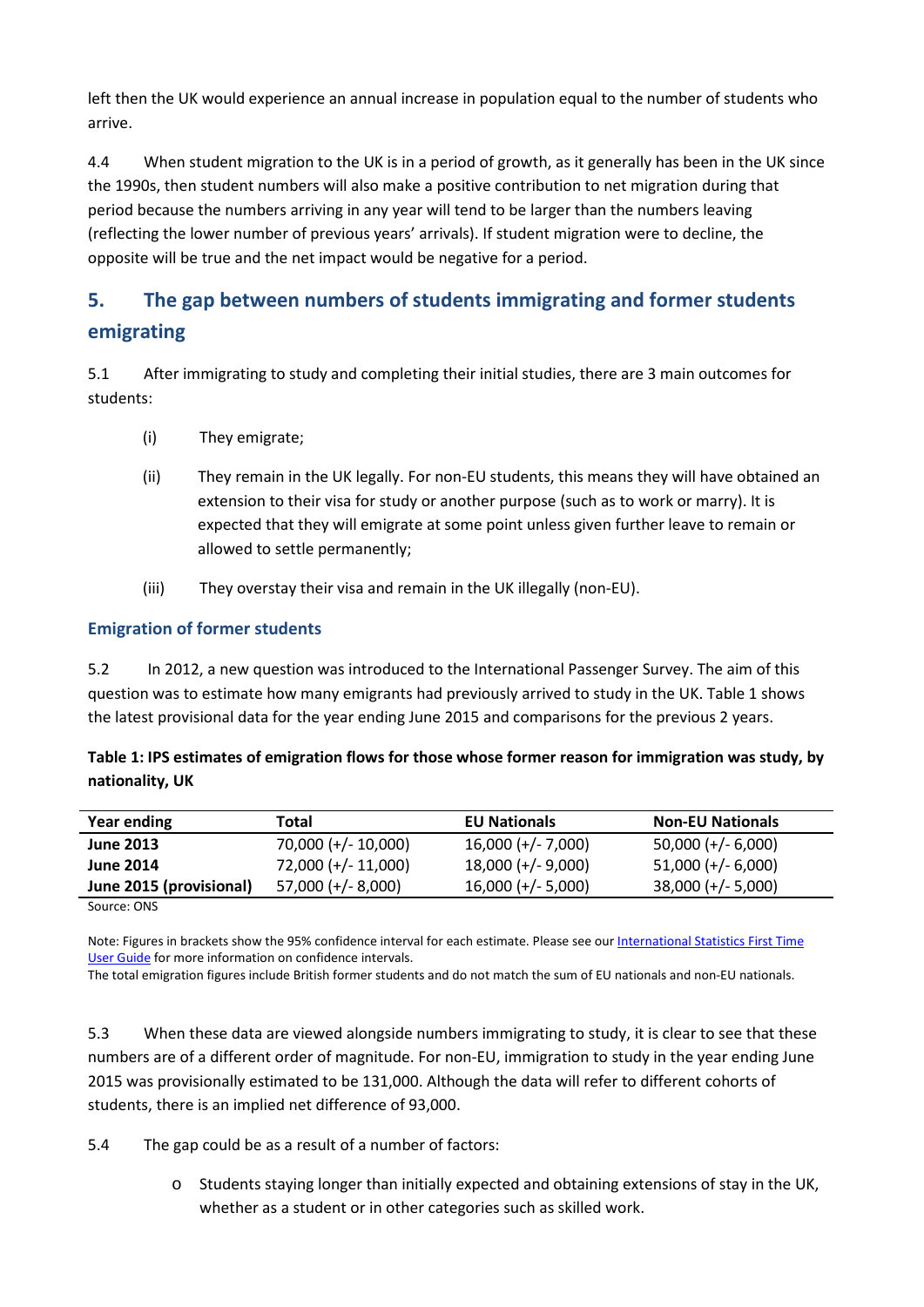- o Students finishing their courses and overstaying their visas.
- errors. For example, upon arrival to the UK a Masters student may say they are intending them a short-term migrant upon departure. o The IPS not completely recording student flows, either due to sampling or non-sampling to stay 1 year, but as their course ends before this time, they leave within 1 year, making

Data sources are available that can provide some information on these factors, but they cannot fully explain the difference (see Section 7).

#### **Students who remain in the UK**

 5.5 For non-EU students, data are available on extensions of stay in the UK. The number of students before they leave. In 2014, 75,000 were granted an extension of stay in the UK to study. Of these, 63,000 categories. The 75,000 extensions is lower than the average for the previous 3 years of 127,000 a year had valid leave to remain in the UK after 5 years. However, these data are based on legal extensions and so do not identify whether the remaining 76% to 84% have all left the UK, or indeed whether those with who are granted an extension is a useful figure when considering how long students will be in the UK were granted to former students and the remainder were granted to those previously in non-study (90,000 for those previously a student). The Home Office 'Migrant Journey'<sup>5</sup> statistics show that there was a fall (from 24% in 2004 to 16% in 2008) in the proportion of non-EEA arrivals with a student visa who still valid leave continue to live in the UK.

 5.6 Some non-EU nationals may remain illegally in the UK after their studies and not apply for an extension of stay in the UK. Available data sources cannot currently provide a measure of this.

 sources on EU students. This is because EU students do not require a visa to live in the UK and freedom of movement within the EU means that EU nationals can travel between the UK and other EU countries many times within a year. 5.7 There are more data sources available on what non-EU students do following their studies than

Section 7 outlines how administrative data sources might be used to provide better statistical information on migrant activity within the UK.

# **6. Comparability of data sources on student migration**

 6.1 There are a variety of data sources for student immigration and these tend to follow similar trends. There is no single source that covers all aspects of student immigration since each data source is collected for a different purpose.

6.2 This section compares:

**.** 

- the International Passenger Survey (IPS), which estimates the flow of international students into and out of the UK;
- Home Office Visa data, which is collected as part of the visa administrative system; and
- • Higher Education Statistics Agency data (HESA), which collects information on the number of international students in Higher Education Establishments.

 6.3 Currently, the IPS is the only source that measures the emigration of people who previously immigrated to study. Therefore it is currently difficult to validate the IPS estimates with other data

<span id="page-4-0"></span><sup>5</sup> [https://www.gov.uk/government/statistics/migrant-journey-fifth-report.](https://www.gov.uk/government/statistics/migrant-journey-fifth-report)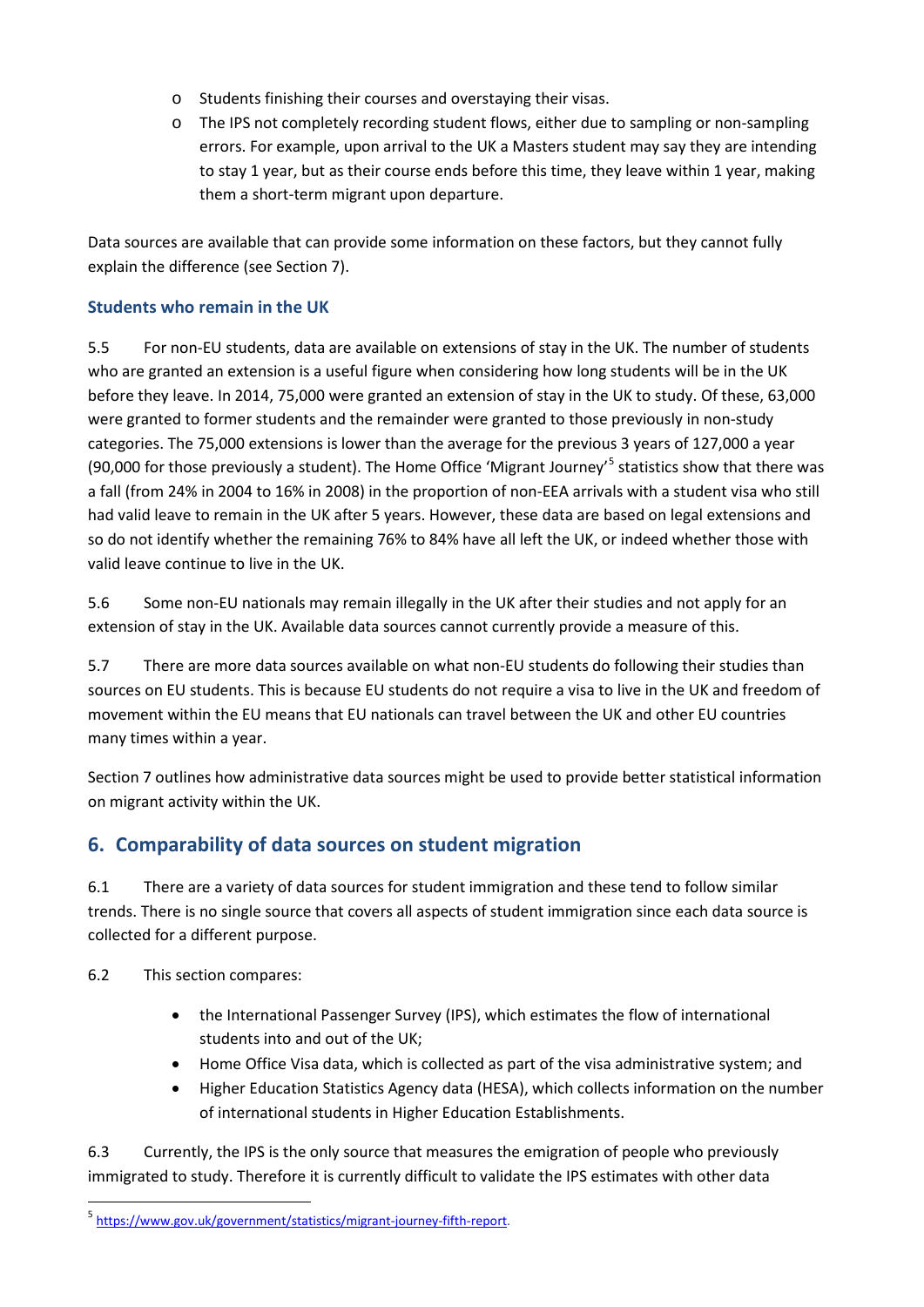sources. However, since April 2015, the Home Office has carried out additional exit checks when people depart the UK. These data, along with greater administrative data linkage, may help in the future to produce a clearer, more comprehensive picture of non-EU student emigration.

6.4 There are more data sources available for comparison when focusing on non-EU student immigration, since non-EU nationals are subject to immigration control.





Sources: ONS and Home Office<sup>[6](#page-5-0)</sup>. Note: 'p' means provisional IPS data.

**.** 

6.5 Although published data are of all visas granted for study, visa grants of 1 year or more have better comparability with IPS estimates, since these are based on intended immigration for 1 year or more. Dependants have also been excluded from the Home Office figures, since any dependants of international students arriving in the UK are likely to state 'Accompany / Join' as their main reason for immigrating to the UK.

6.6 Figure 2 shows that Home Office visa data and IPS estimates have been similar for the last 10 years and were particularly close between YE June 2012 and YE June 2013. The largest differences are seen prior to 2011. The introduction of the Certificate of Acceptance to Study (CAS) sponsorship system in mid-2010, alongside a range of other efforts to tighten the rules for students, led to a drop in fraudulent applications within the further education sector. This is evident from falls in visa applications (and sponsored applications data) after 2011. The fall in sponsored applications for Further Education since 2010 was almost entirely accounted for by institutions that have since had their licenses revoked (see

<span id="page-5-0"></span><sup>6</sup> <https://www.gov.uk/government/publications/immigration-statistics-july-to-september-2015/study> (Chapter 3)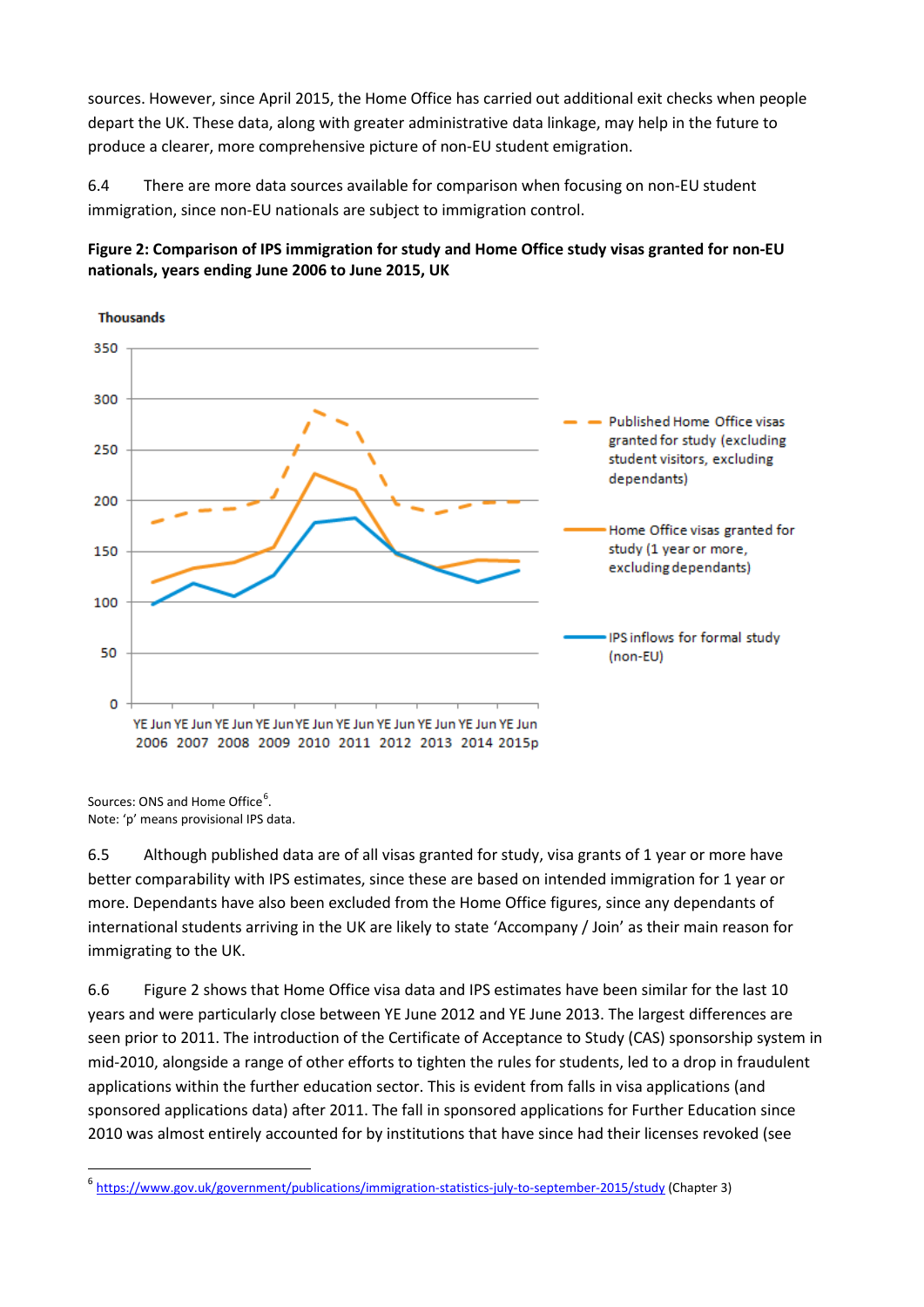Annex, Figure A3). This mostly affected English language schools and Further Education providers, rather than universities. Theoretically, the increase in the Higher Education sector's share of sponsored applications might be expected to result in a closer relationship between intentions and visa lengths issued.

6.7 Although they follow broadly the same patterns, there are some differences between Home Office student visas granted and IPS estimates of immigration for study. These are likely to be due to differences in what the two data sources measure. Figure 3 illustrates the comparability between the two sources.

**Figure 3: Illustration of the comparability of IPS estimates for study for non-EU nationals and Home Office student visa data** 



Note: Not to scale

#### **Comparing data sources for higher education**

 Education. Although we would expect these sources to show broadly similar patterns, there are some 6.8 The IPS and Home Office data can be compared with HESA data for first year entrants to Higher differences between these sources:

- HESA records data by domicile, which is not the same as nationality and refers to academic years rather than calendar years;
- The IPS separates 'university' from other education. Therefore it will miss some HE students who did not specify 'university';
- HESA and Home Office data will include student migrants who are living in the UK for less than 1 year;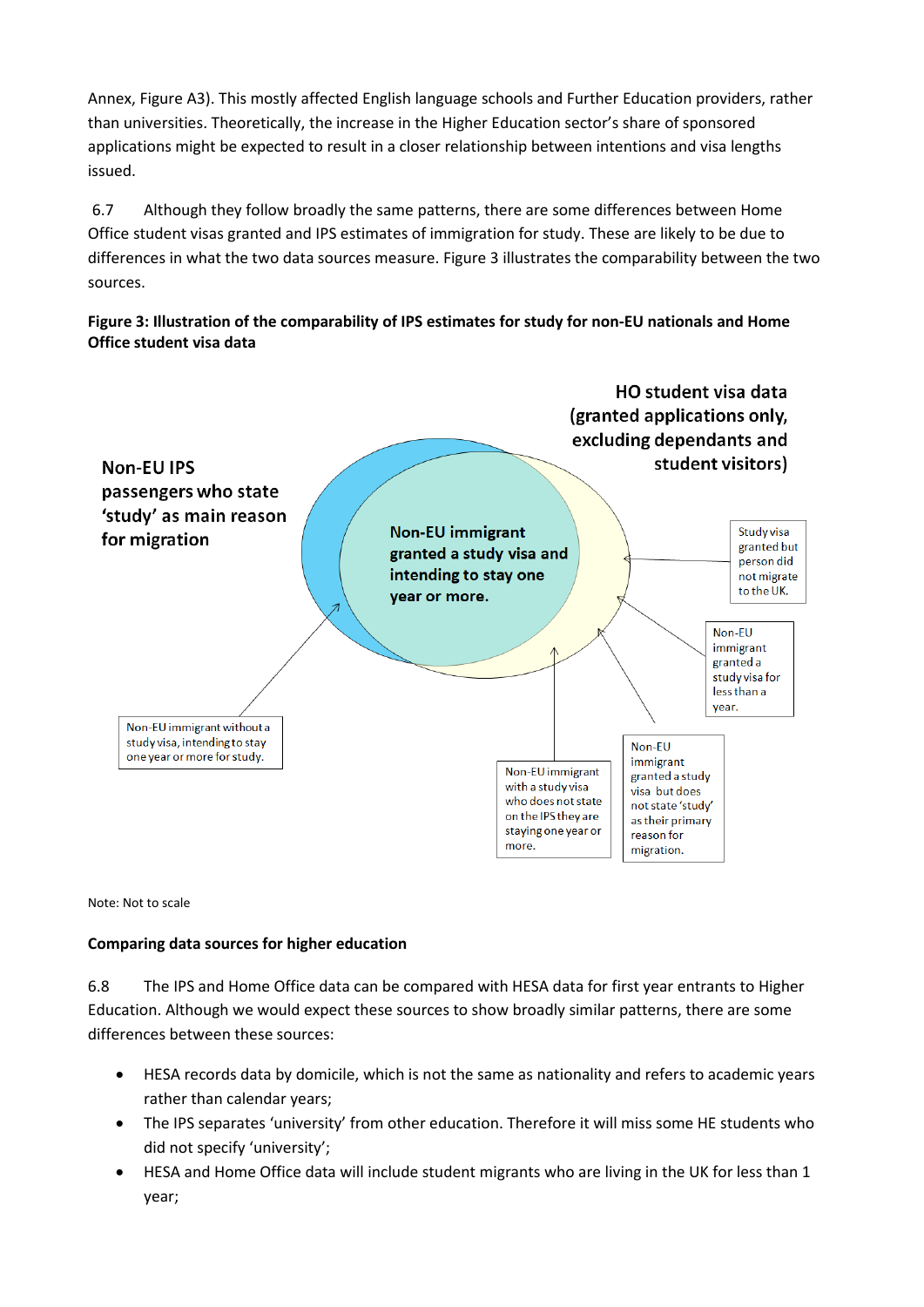- Sponsorship data will include those who may not make the journey to the UK, whereas HESA and IPS data is collected upon arrival in the UK;
- The IPS includes all non-EU nationals who actually arrive in the UK and state that their main reason for migrating is to study. This will include those who study with alternative providers and those who may have arrived on non-study visas (as shown in Figure 3).
- 6.9 Figure 4 shows that the HESA and Home Office data for 2012 and 2013 are almost identical. The IPS data are generally lower because the IPS records students who state they intend to stay in the UK for 12 months or more (in line with the UN definition of a long-term migrant). The numbers of students on 1 year Masters' courses increased between 2011 and 2013 and these students may not state an intended duration of 12 months or more when they arrive to the UK (for example if they arrive in September and leave in July the following year).

#### **Figure 4: Comparison of IPS, Home Office and HESA data for higher education, 2011 to 2013, UK**



Thousands

Sources: ONS, Home Office and HESA.

Note: HESA data based on domicile unavailable for 2011.

6.10 HESA data are particularly useful when estimating the distribution of student migrants by Local Authorities within the UK, since the IPS and Home Office visa data are not suitable for this purpose.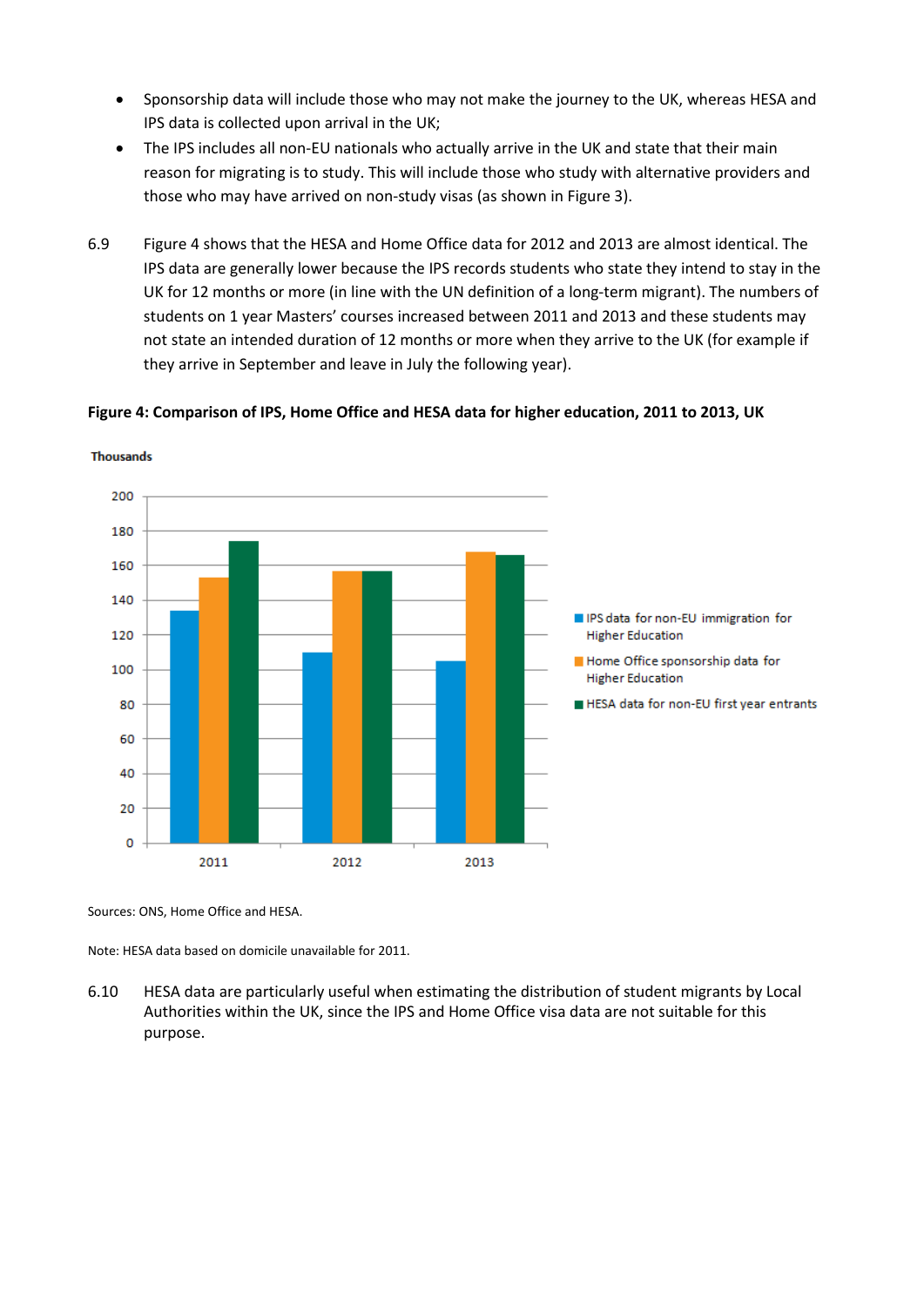#### **Figure 5: Illustration of the comparability of HESA enrolment data and Home Office sponsorship data**



Note: Not to scale

6.11 Clearly the coverage of the various data sources differs and there is no one definitive source to use. For non-EU student migrant data, the IPS is preferable to use as not every individual issued a study visa travels to the UK. The exceptions to this are:

- if non-EU nationals from countries with smaller populations are to be analysed, visa data would be more robust at these levels than a sample survey;
- if the most recent data as possible are needed, visa data are published one-quarter earlier than the IPS estimates;
- for local data on Higher Education HESA data might be preferred since the IPS is not designed to for EU student data, IPS estimates are best if information is needed for all student migrants, but provide accurate statistics at this level of detail.

### **7. Improving the data**

 out again with a clear matching process between the entry and exit of that student. In due course it is data will need to be assessed for their suitability for statistical purposes. 7.1 Currently there is no administrative process that tracks a student migrant into the country and expected that the Home Office exit checks (introduced in April 2015) will produce a more complete picture of the degree to which non-EU students leave by the time their visa expires. However these new

7.2 The IPS currently provides the most robust and reliable estimates available for measuring changes in the UK population due to migration but, since it is a sample survey, it is limited in terms of providing detailed information on migrants with particular characteristics. Furthermore, while people being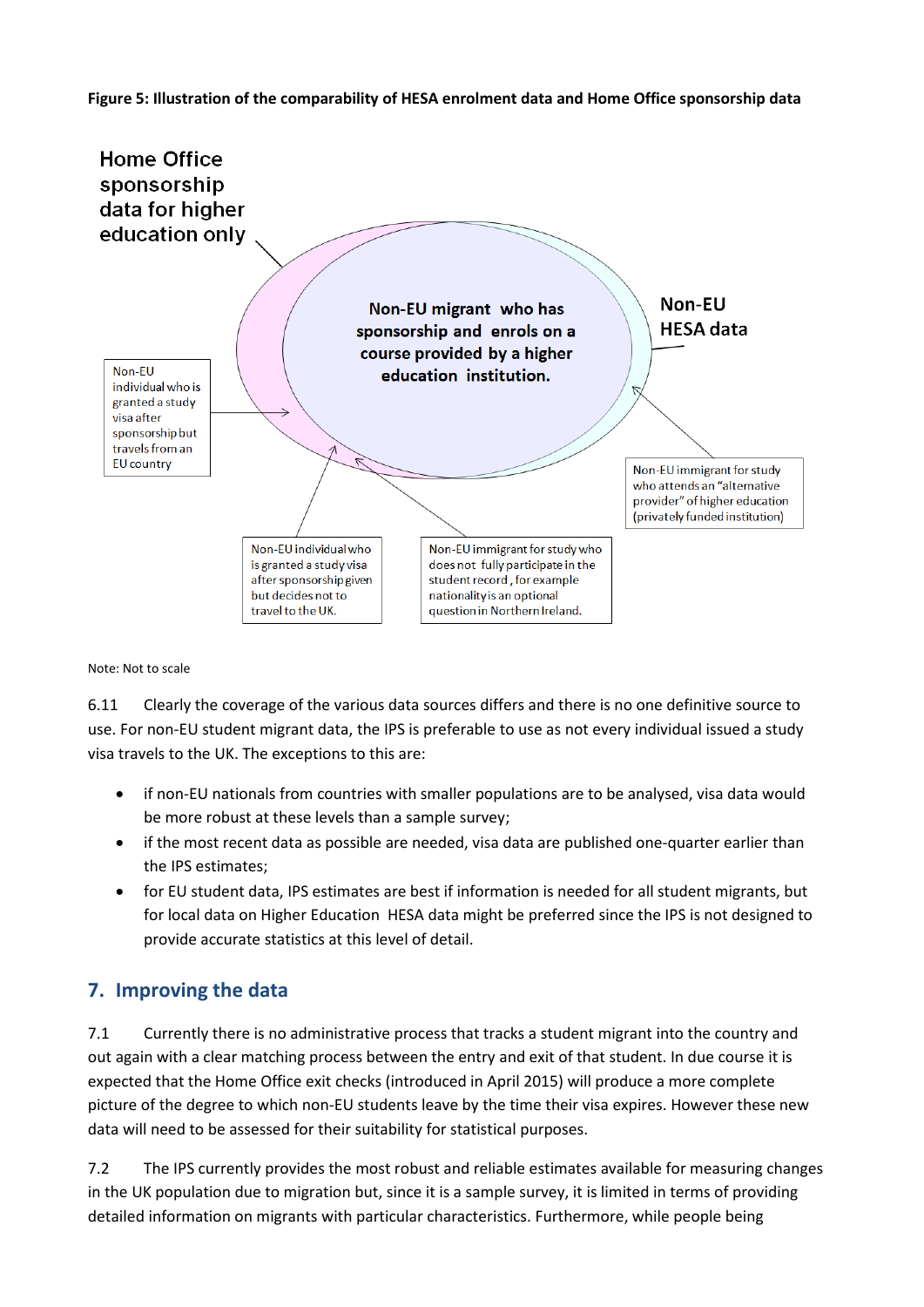interviewed may not deliberately mislead the interviewers, questions may be misinterpreted. The evidence can be made stronger for understanding international student migration by using the IPS alongside administrative sources, such as visa statistics and HESA statistics. The Labour Force Survey now includes a question asking why foreign nationals currently resident in the UK originally came to the former student migrants. The Census also provides a range of additional detailed information about residents who are currently studying, including those who are foreign nationals. country and is thereby able to provide some further estimates of the socio-economic outcomes for

 7.3 Administrative sources can provide more detailed data on sub-groups of the population, particularly if sources can be linked together such as visa data, border and exit check data and large Government data holdings (such as those maintained by HM Revenue and Customs and the Department for Work and Pensions). The linkage of these data sources (with each other and potentially the IPS) may allow for better identification of those who overstay their visa, for example, or who work illegally. estimates. However, while providing the possibility of additional insights of operational or administrative benefit, there are additional data quality challenges to overcome before these can provide robust statistical

 $7.4$  students who may have left the UK and be harder to contact. Potentially, if response rates could be improved, then these data may provide additional insights – although there needs to be caution since The Higher Education system also collects information on where former students are, and whether they are working or still studying, through a leavers' survey. The response rates to the leavers' surveys are low, so these do not provide robust statistical estimates at present, particularly for foreign those people who are overstaying may be less likely to respond to an official survey.

7.5 The Universities UK 'Commission on International Student Destinations' report on the *Analysis of the international student's journey through the UK Higher Education System[7](#page-9-0)* concluded that:

- Despite the emergence of new data sources and welcome improvements to existing ones, it is nonetheless clear that some key gaps remain in the evidence base around student migration;
- International students follow a range of different pathways through the UK education system, which affects the duration of their stay;
- leaving, which has implications for the measurement of net migration. • There is a wider range of data available on students entering the country, compared to numbers

 The report contains recommendations for improving data sources. Progress on these recommendations is shown in Table A4 (see Annex).

 after their studies, it is necessary to build a picture over time taking into account policy changes, examine expectations about when we would expect people to emigrate (based on visa and extension duration) and linkage and development of data sources are required before this type of analysis is possible. ONS is 7.6 To present a more comprehensive picture of how many students are expected to leave the UK cohorts of students and evaluate the data sources outlined above. Using the available data sources in this way should enable a better picture of a specific year's arrivals of international students, inform track this cohort annually to determine the numbers that take different paths after their studies. Further working with statisticians across government to explore these developments further.

**.** 

<span id="page-9-0"></span><sup>7</sup> [http://www.universitiesuk.ac.uk/highereducation/Documents/2015/international-student-journey-through-UK-higher](http://www.universitiesuk.ac.uk/highereducation/Documents/2015/international-student-journey-through-UK-higher-education-system.pdf)[education-system.pdf](http://www.universitiesuk.ac.uk/highereducation/Documents/2015/international-student-journey-through-UK-higher-education-system.pdf)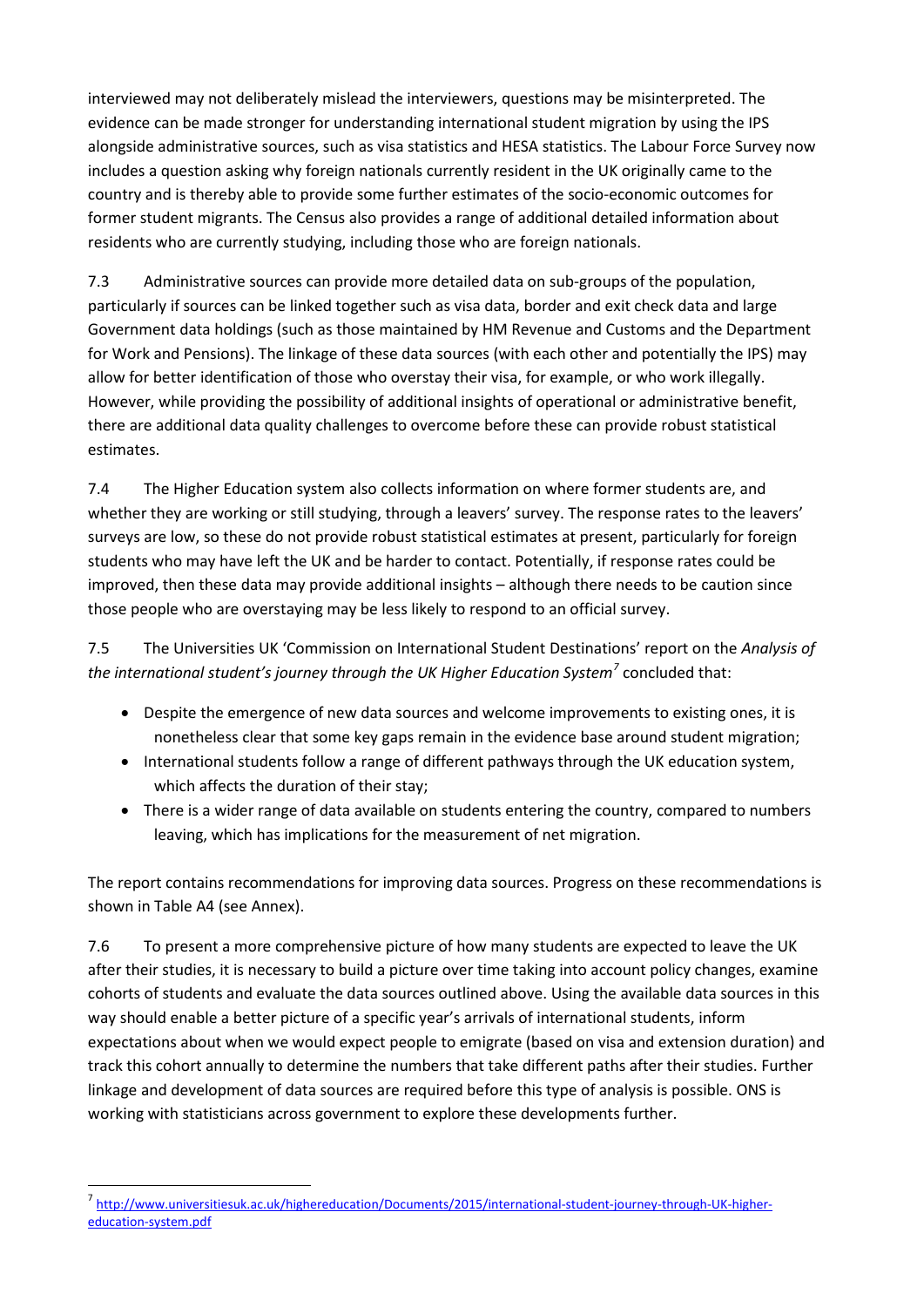### **Annex - Additional data on student migration**

**Table A1: International Passenger Survey estimates of long-term international migration into the UK for formal study by nationality, 2009 to 2014** 

|         |                  |                |                                  | thousands     |
|---------|------------------|----------------|----------------------------------|---------------|
| Year    | Total $(+/-$ CI) | <b>British</b> | <b>EU</b> (excluding<br>British) | <b>Non-EU</b> |
| 2009    | 209(16)          | 11(4)          | 42(9)                            | 155(13)       |
| 2010    | 234(17)          | 8(3)           | 45 (11)                          | 181 (13)      |
| 2011    | 226(16)          | 5(2)           | 41(8)                            | 180 (14)      |
| 2012    | 175 (16)         | 8(3)           | 28(7)                            | 139 (13)      |
| 2013    | 171(17)          | 9(4)           | 40(9)                            | 122(13)       |
| 2014    | 187 (20)         | 5(3)           | 48 (11)                          | 134 (17)      |
| $C = 1$ |                  |                |                                  |               |

Source: ONS

Note that since these estimates are based on a sample survey they are subject to sampling error.

The above estimates are based upon International Passenger Survey data, which are available with a breakdown by nationality. The figures used in Section 4.1 are based on the total figures above with adjustments for those who change their migration intentions and land border crossings into and out of Northern Ireland, resulting in a more complete total estimate (known as LTIM). Nationality breakdowns are not available for student migration from these adjusted figures.

#### **Figure A1: IPS inflows for formal study, EU and non-EU, 1991 to 2014, UK**



Source: ONS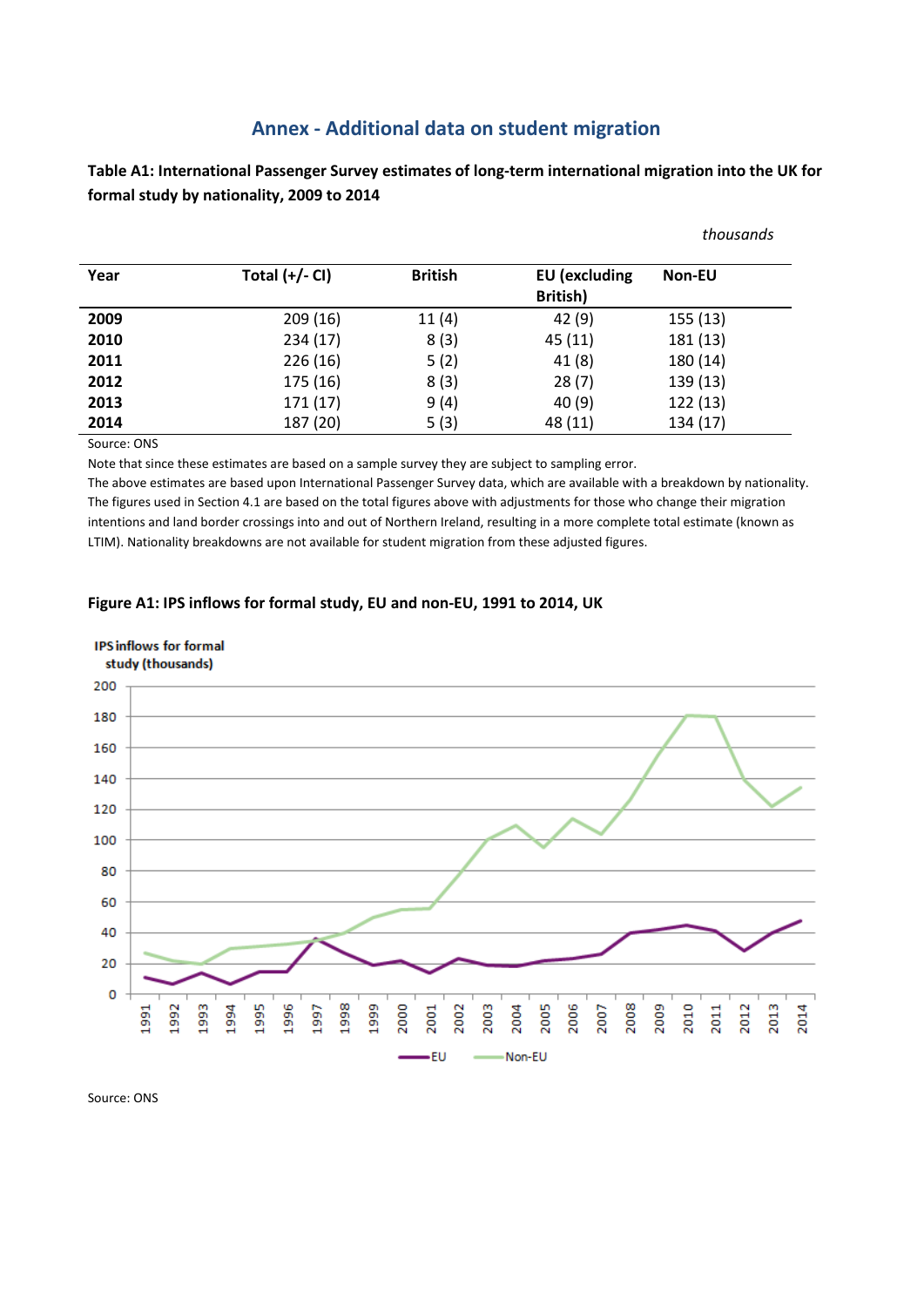**Figure A2: Study-related sponsored visa applications by sector, year ending December 2010 to year ending September 2015, UK**



Source: Home Office

**Figure A3: Further Education sponsored visa applications and licences revoked, year ending December 2010 to year ending September 2015, UK**



Source: Home Office <https://www.gov.uk/government/publications/immigration-statistics-july-to-september-2015/study> (Chapter 5)

Figure A3 shows that the fall in FE is heavily driven by the number of licences that were revoked by the Home Office.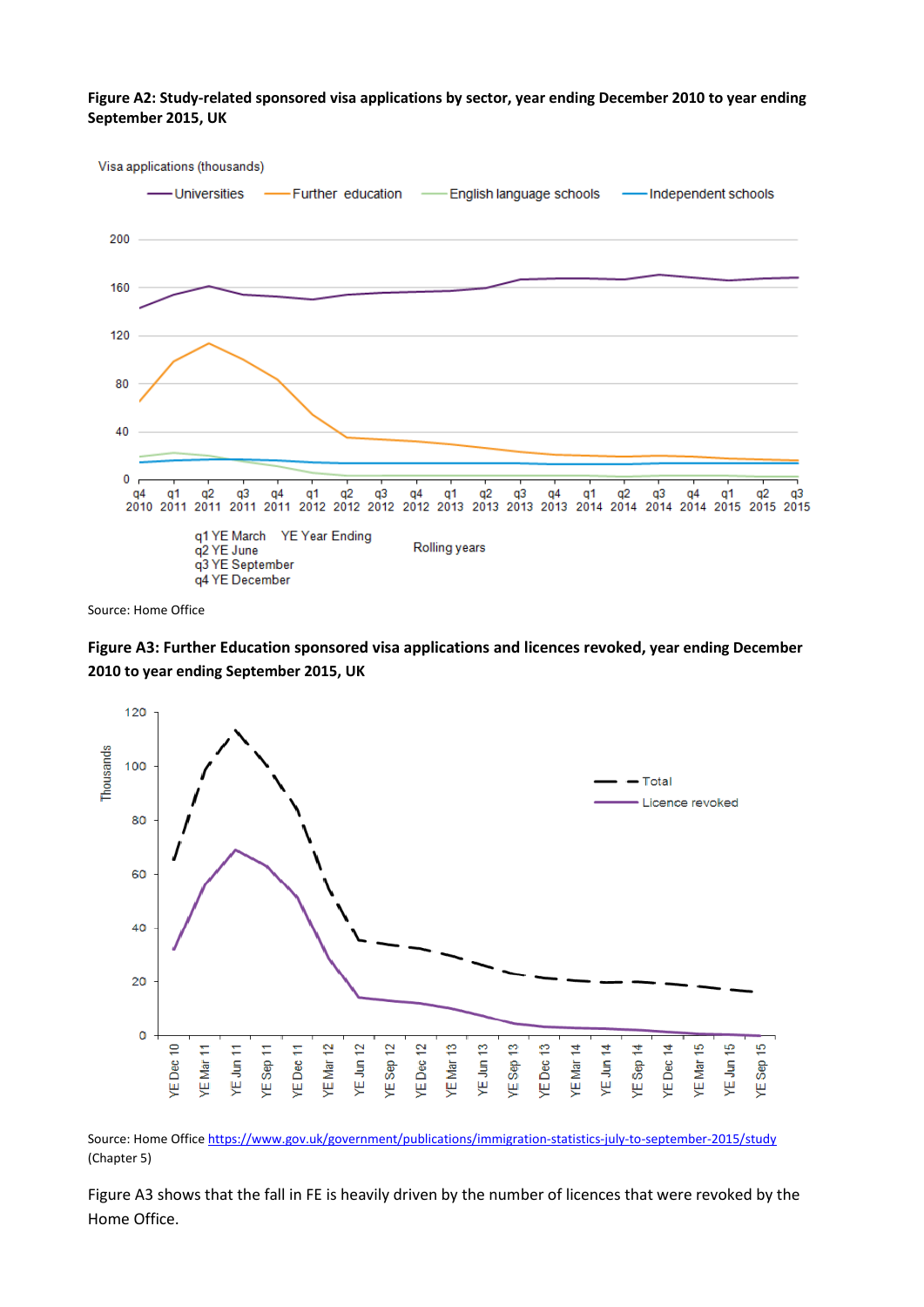| Year | Total   | <b>Main applicant</b> | <b>Dependants</b> |
|------|---------|-----------------------|-------------------|
| 2009 | 303,361 | 273,205               | 30,156            |
| 2010 | 285,544 | 253,786               | 31,758            |
| 2011 | 261,870 | 237,471               | 24,399            |
| 2012 | 209,749 | 193,047               | 16,702            |
| 2013 | 218,625 | 199,608               | 19,017            |
| 2014 | 220,041 | 200,297               | 19,744            |

#### **Table A2: Entry Clearance Visas granted outside the UK for study, 2009 to 2014, UK**

Source: Home Office

Typically the number of visas granted is higher than the IPS estimates since not all people allocated a visa will migrate to the UK and some visas are for durations of less than 12 months. Additionally, there could be a time lag between visa approval and arrival into the UK and a person's main reason for immigrating to the UK may not be the same as their visa type.

#### **Table A3: Extensions to people whose previous visa was for study, by category of their next visa, 2011 to 2014, UK**

| Year | Total grants of<br>extensions | Work   | Study  | <b>Family</b> | Other |
|------|-------------------------------|--------|--------|---------------|-------|
| 2011 | 153,632                       | 46,875 | 99,587 | 5,458         | 1,712 |
| 2012 | 115,106                       | 38,505 | 70,962 | 4,312         | 1,327 |
| 2013 | 112,432                       | 6,238  | 99,611 | 5,948         | 635   |
| 2014 | 74,761                        | 7,043  | 62,814 | 3,957         | 947   |

Source: Home Office

Note that the previous visa may not have been the one they used on entry to the UK.

### **Table A4: Progress to date on recommendations from Universities UK's 'Commission on International Student Destinations' report on the** *Analysis of the international student's journey through the UK Higher Education System*

| Recommendation                                                                                                                                                                                               | Progress to date                                                        |
|--------------------------------------------------------------------------------------------------------------------------------------------------------------------------------------------------------------|-------------------------------------------------------------------------|
| The Department for Business, Innovation<br>& Skills should work with those education<br>providers not included within HESA's records<br>to address the data gap between HEI student<br>numbers and others.   | Data from alternative providers of education is now<br>being collected. |
| The Home Office should publish its data on<br>in-country visa extensions by previous category<br>annually (as standard).                                                                                     | These data are now published annually.                                  |
| The IPS could helpfully include a question<br>about former students' level of study, in order to<br>disaggregate those leaving the country who were in<br>higher education versus other education providers. | A new question has been added to the IPS from<br>January 2016.          |